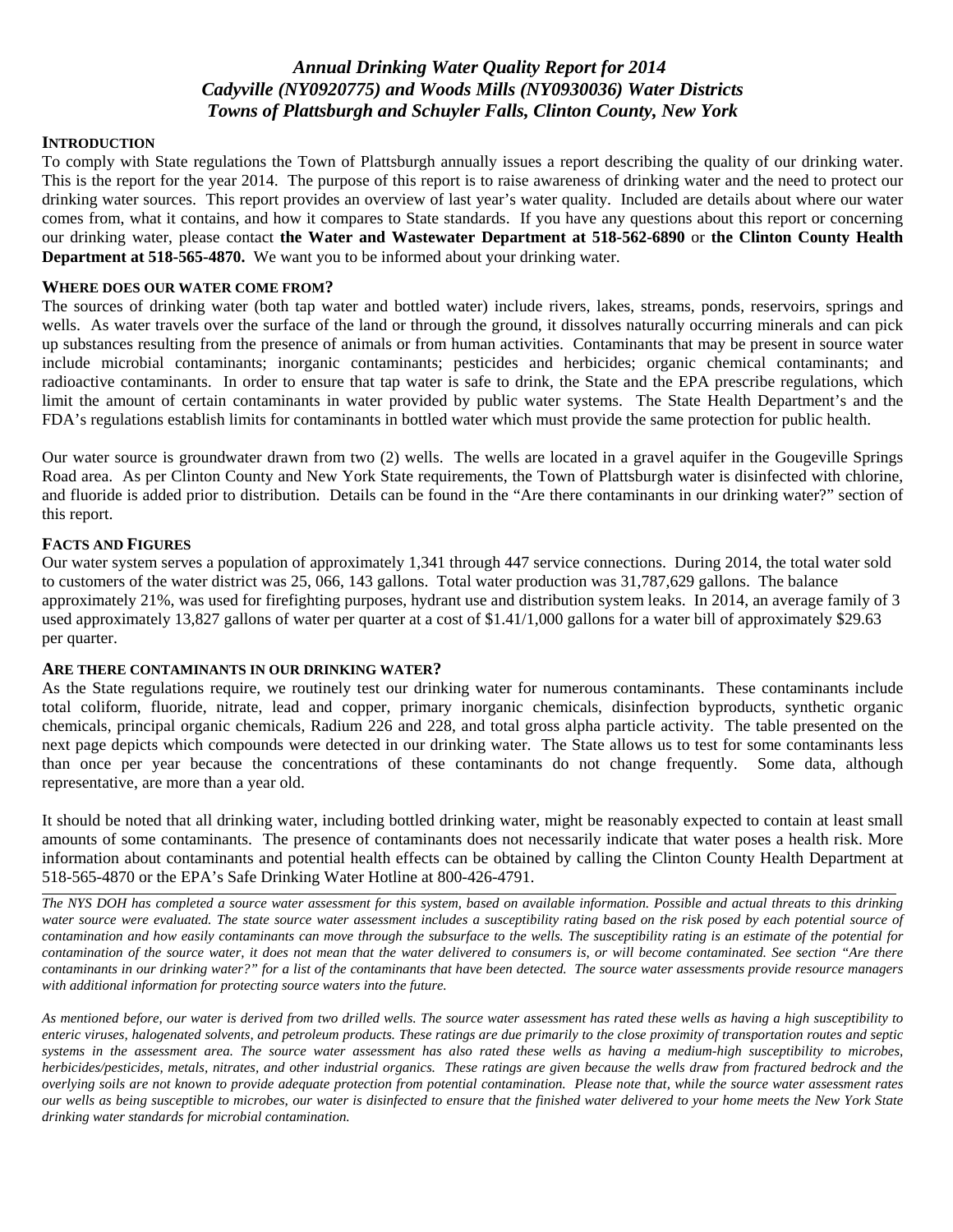| This table shows the results of our monitoring for the period of January 1 to December 31, 2014. |  |  |
|--------------------------------------------------------------------------------------------------|--|--|
|                                                                                                  |  |  |

| TABLE OF DETECTED CONTAMINANTS                                  |                  |                    |               |                     |                |                |                |                                                                                                         |  |  |
|-----------------------------------------------------------------|------------------|--------------------|---------------|---------------------|----------------|----------------|----------------|---------------------------------------------------------------------------------------------------------|--|--|
| Contaminant                                                     | <b>Violation</b> | <b>Sample</b>      | <b>Result</b> | Range               | Unit           | <b>MCLG</b>    | <b>MCL</b>     | <b>Likely Source</b>                                                                                    |  |  |
|                                                                 | Y/N              | <b>Date</b>        |               | <b>Detected</b>     | <b>Measure</b> |                |                | of Contamination                                                                                        |  |  |
| <b>Disinfection Byproducts</b>                                  |                  |                    |               |                     |                |                |                |                                                                                                         |  |  |
| <b>Total Trihalomethanes</b><br>Cadyville<br><b>Woods Mills</b> | N<br>N           | 7/17/14<br>7/17/14 | 3.0<br>3.7    |                     | $\text{ug/L}$  | <b>NA</b>      | 80             | By-product of drinking<br>water chlorination<br>needed to kill harmful<br>organisms                     |  |  |
| <b>Inorganic Contaminants</b>                                   |                  |                    |               |                     |                |                |                |                                                                                                         |  |  |
| Fluoride $(a)$                                                  | N                | Monthl<br>y        | 0.9           | $0.6$ to $1.0$      | mg/L           | $\overline{4}$ | 2.2            | Water additive that<br>promotes strong teeth;<br>Erosion of natural<br>deposits                         |  |  |
| <b>Nitrate</b><br>Cadyville                                     | $\mathbf N$      | 1/28/14            | 1.0           |                     | mg/L           | 10             | 10             | Runoff from fertilizer<br>use; Leaching from<br>septic tanks, sewage;<br>Erosion of natural<br>deposits |  |  |
| Lead $(b, c, d)$<br>$90th$ percentile of 10<br>samples          | N                | 8/27/12            | 3.0           | BRL to<br>3.0       | $\text{ug/L}$  | <b>NA</b>      | $AL=15$        | Corrosion of household<br>plumbing systems;<br>Erosion of natural<br>deposits                           |  |  |
| Copper $(b, c, d)$<br>$90th$ percentile of 10<br>samples        | N                | 9/12/12            | 0.15          | $0.054$ to<br>0.160 | mg/L           | 1.3            | $AL=1.3$       | Corrosion of household<br>plumbing systems;<br>Erosion of natural<br>deposits                           |  |  |
| Barium $(d)$                                                    | $\mathbf N$      | 3/7/12             | 0.01          |                     | mg/L           | $\overline{2}$ | $\overline{2}$ | Discharge of drilling<br>wastes; Discharge from<br>metal refineries; Erosion<br>of natural deposits     |  |  |

**NOTES:** 

*a.* The result is the average for the year 2014.

*b.* The action levels for lead and copper were not exceeded at any of the test sites.

*c.* The result represents the 90<sup>th</sup> percentile of the sites tested. A percentile is a value on a scale of 100 that indicates the percent of a distribution that is equal to or below it. The 90<sup>th</sup> percentile is equal to or greater than 90% of the lead and/or copper values detected in our water system. A total of ten samples were collected in the Cadyville and Woods Mills water systems and the 90<sup>th</sup> percentile was the second highest value.

*d.* The State allows us to monitor for some contaminants less than once per year because the concentrations of these contaminants do not change frequently. Some of our data, though representative, are more than a year old.

# **DEFINITIONS:**

*Maximum Contaminant Level (MCL): The highest level of a contaminant that is allowed in drinking water. MCLs are set as close to the MCLGs as feasible.* 

*Maximum Contaminant Level Goal (MCLG): The level of a contaminant in drinking water below which there is no known or expected risk to health. MCLGs allow for a margin of safety.* 

*Maximum Residual Disinfectant Level (MRDL): The highest level of a disinfectant allowed in drinking water. There is convincing evidence that addition of a disinfectant is necessary for control of microbial contaminants.* 

*Maximum Residual Disinfectant Level Goal (MRDLG): The level of a drinking water disinfectant below which there is no known or expected risk to health. MRDLGs do not reflect the benefits of the use of disinfectants to control microbial contamination.* 

*Action Level (AL): The concentration of a contaminant, which if exceeded, triggers treatment or other requirements, which a water system must follow.* 

*Treatment Technique (TT): A required process intended to reduce the level of a contaminant in drinking water. Non-Detects (ND): Laboratory analysis indicates that the constituent is not present.* 

*Milligrams per liter (mg/l): Corresponds to one part of liquid in one million parts of liquid (parts per million - ppm).* 

*Micrograms per liter (ug/l): Corresponds to one part of liquid in one billion parts of liquid (parts per billion - ppb).* 

*Picocuries per liter (pCi/l): A measure of the radioactivity in water.* 

*RAA: Running annual average* 

*BRL: Below reportable level*